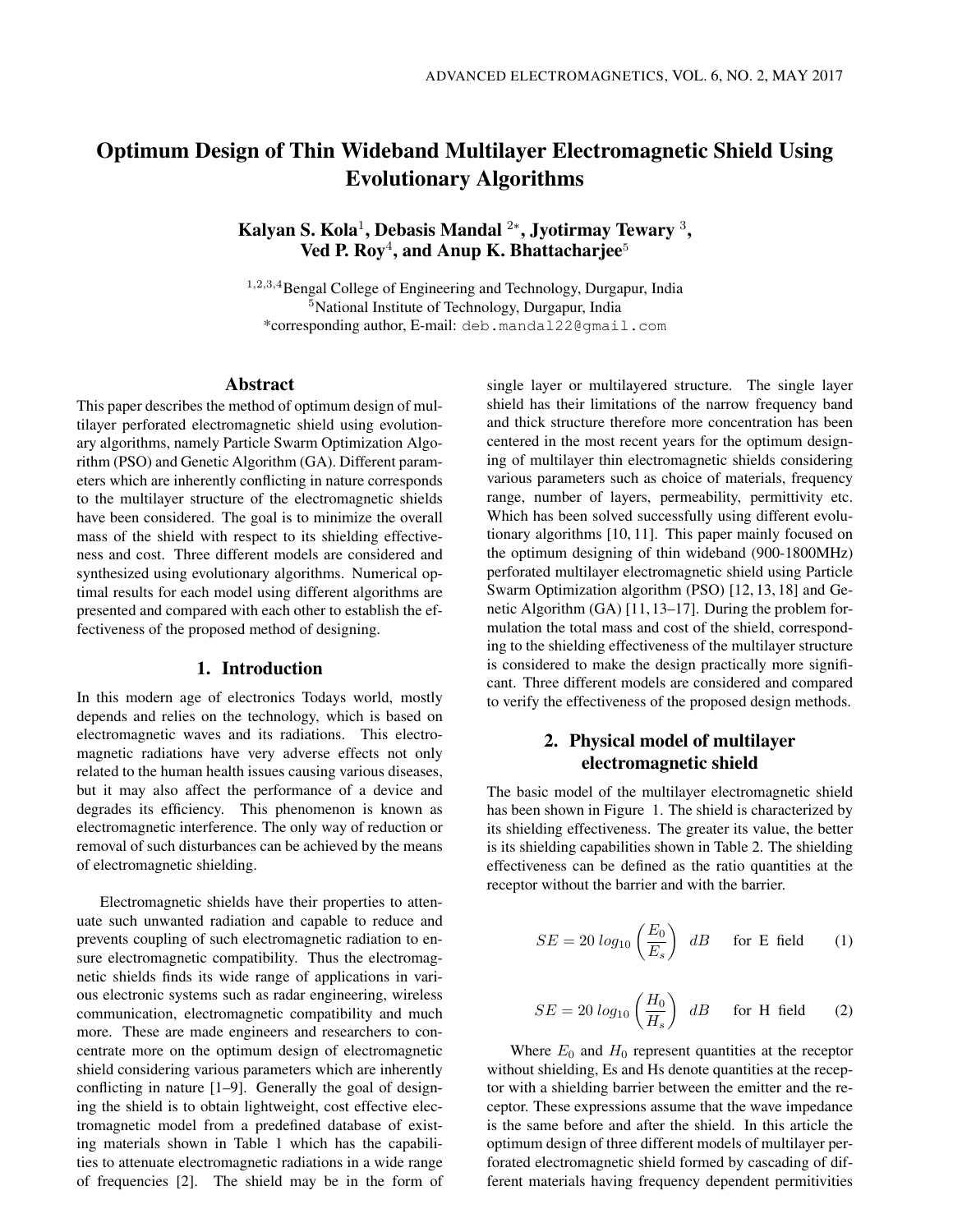

E=Electric Field, H= Magnetic Field,  $\delta$  = skin depth, t= Thikness of Layer

Figure 1: Physical model of multilayer electromagnetic shield

and permiabilties using evolutionary algorithms have been proposed. The shielding effectiveness (SE) of such nonsolid (perforated) multilayer electromagnetic shield can be determined using the equations (3 - 9).

$$
SE = (A + R + B + K_1 + K_2 + K_3) dB
$$
 (3)

$$
A = 1.314t\sqrt{f\mu\sigma} dB \tag{4}
$$

Where,

 $A =$  Attenuation caused by the discontinuity,

 $t =$  equivalent thickness of the multilayer shield,

 $f$  = frequency of the radiated electromagnetic wave,

 $\mu$  = equivalent relative permeability and

 $\sigma$  = equivalent relative conductivity.

R represents Loss due to single reflection (dB).

$$
R = 168 - 10\log_{10}\left(\frac{f\mu}{\sigma}\right) \, dB \tag{5}
$$

$$
B = 20\log_{10} e^{-\delta} dB \tag{6}
$$

 $B =$  Multiple reflection loss;  $\delta =$  Skin depth.

$$
\delta = \frac{1}{\sqrt{\pi f \sigma}} \, dB \tag{7}
$$

 $K_1$ = Correction term to account for the number of like discontinuities (dB)

$$
K_1 = -10\log_{10}(an) \, dB \tag{8}
$$



Figure 2: Cross section of multilayer perforated shield

Where,  $a =$  Area of each hole  $(cm^2)$  and  $n =$  Number of holes  $/ cm<sup>2</sup>$ .

 $K_2$  = Low frequency correction term to account for the skin depth (dB) which may be neglected at higher frequencies.

 $K_3$  = Correction term to account for the coupling between the adjacent holes (dB).

$$
K_3 = 0.20 \log_{10} \left\{ \coth \left( \frac{A}{8.686} \right) \right\} \ dB \tag{9}
$$

Table 1: Database of shielding materials

| Material              | $\sigma_r$ | $\mu_r$         | $\sigma_r \mu_r$ | $\sigma_r/\mu_r$      |
|-----------------------|------------|-----------------|------------------|-----------------------|
| Silver                | 1.05       | 1               | 1.05             | 1.05                  |
| Copper                | 1          | 1               | 1                | 1                     |
| Gold                  | 0.7        | 1               | 0.7              | 0.7                   |
| Aluminum              | 0.61       | 1               | 0.61             | 0.61                  |
| <b>Brass</b>          | 0.26       | 1               | 0.26             | 0.26                  |
| <b>Bronze</b>         | 0.18       | 1               | 0.18             | 0.18                  |
| Tin                   | 0.15       | 1               | 0.15             | 0.15                  |
| Lead                  | 0.08       | 1               | 0.08             | 0.08                  |
| Nickel                | 0.2        | 100             | 20               | $2 \times 10^{-3}$    |
| Stainless steel (430) | 0.02       | 500             | 10               | $4 \times 10^{-5}$    |
| Mu metal              | 0.03       | $2\times10^4$   | 600              | $1.5 \times 10^{-6}$  |
| (at 1kHz)             |            |                 |                  |                       |
| Super permalloy       | 0.03       | 10 <sup>5</sup> | 3000             | $3 \times 10^{-7}$    |
| (at 1kHz)             |            |                 |                  |                       |
| Permalloy             | 0.027      | $2\times10^4$   | 540              | $1.35 \times 10^{-7}$ |

#### 3. Problem Formulation

The shield should capable to minimize the effects of electromagnetic radiation by providing significant shielding effectiveness (SE) having practically possible least effective mass and thickness with low cost is the primary objective of our design, therefore all these design considerations are incorporated in the form of the following objective function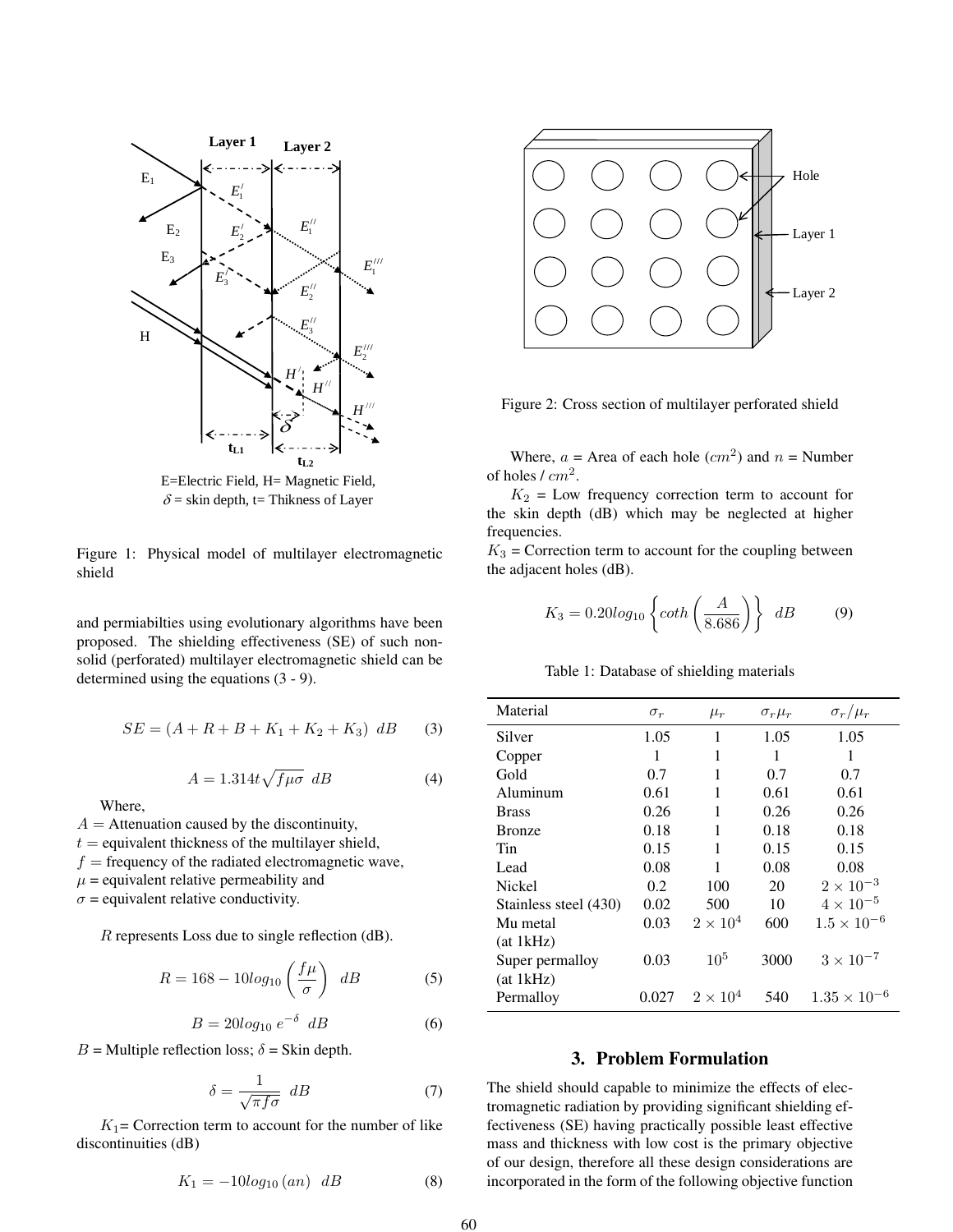for the purpose of optimization.

$$
Z/cm^{2} = (1 - an) (t_{L1} \rho_{L1} + t_{L2} \rho_{L2}) \qquad (10)
$$

Subject to  $SE \ge 50$ Where,  $54.5415 \le a \le 218.1662$ ,  $0 < n \le 1$  $t_{L1}$  = Thickness of layer 1,  $\rho_{L1}$  = density of material (layer 1),  $t_{L2}$  = Thickness of layer 2,  $\rho_{L2}$  = density of material (layer 2). Thickness ranges (in mm) for different materials used in shielding models are chosen as follows.

Model 1:  $0.1 \leq t_{cu} \leq 0.5$  and  $0.005 \leq t_{per} \leq 0.1$ Model 2:  $0.1 \leq t_{steel} \leq 3$  and  $0.005 \leq t_{per} \leq 0.1$ Model 3:  $0.1 \leq t_{Tin} \leq 0.5$  and  $0.005 \leq t_{per} \leq 0.1$ 

Table 2: Some standard values of shielding effectiveness

| $SE$ (dB) | Attenuation ratio | Results                     |
|-----------|-------------------|-----------------------------|
| 20        | 10:1              | Normal acceptable shielding |
| 40        | 100:1             | Normal acceptable shielding |
| 60        | 1000:1            | Normal acceptable shielding |
| 80        | 10000:1           | Normal acceptable shielding |
| 100       | 100000:1          | Above average shielding     |
| 120       | $10^6 \cdot 1$    | Above average shielding     |

## 4. Algorithm Overviews (PSO and GA)

The basic concept of PSO [12, 13, 18] algorithm which is based on the swarm behavior of insects, animals herding, birds flocking and fish schooling was first developed and introduced by Kennedy and Eberhart in 1995 where the search pattern of each swarm is adapted from its own as well as other members experience. In PSO every individual member of the swarm is called particle and it represents the potential solution which is a point in the search space and the global optimum is the location of the food. The fitness value and a velocity corresponding to the best experiences of the swarm to search for the Global optimum in the Ddimensional search space of each particle adjust its flying direction. Moreover the PSO algorithm is easy to implement and has been empirically shown to perform well on many optimization problems.

Whereas Genetic Algorithm (GA) [11, 13–17] is a nature inspired evolutionary algorithm based on individual population, which is characterized by its fitness function. Three main steps involved in GA are Selection, Crossover and Mutation to generate the new solution. The higher fitness value provides better results and accordingly parents are selected to reproduce offspring for a new generation with more chance to reproduce for the individual having higher fitness value. Both the new and old generation having the same population size and old generation dies. New offspring having the properties of both new as well as old generation. Finally, the population will converge to the optimal solution.

Table 3: Parametric setup of PSO and GA algorithm

| PSO                           |                                                  |  |  |  |  |  |  |
|-------------------------------|--------------------------------------------------|--|--|--|--|--|--|
| Parameters                    | Values                                           |  |  |  |  |  |  |
| Swarm size                    | 50                                               |  |  |  |  |  |  |
| Initial population            | Random                                           |  |  |  |  |  |  |
| <b>Acceleration Constants</b> | $C1 = 1.4945$<br>$C2=1.4945$                     |  |  |  |  |  |  |
| Inertia Weight                | Damp linearly from 0.9<br>to 0.2 with iterations |  |  |  |  |  |  |
| <b>VRmin</b>                  | 0                                                |  |  |  |  |  |  |
| <b>VR</b> max                 | 1                                                |  |  |  |  |  |  |
| Run no                        | 20                                               |  |  |  |  |  |  |
| Termination condition         | 1000 iterations (max)                            |  |  |  |  |  |  |
| GA                            |                                                  |  |  |  |  |  |  |
| Parameters                    | Values                                           |  |  |  |  |  |  |
| Population size               | 50                                               |  |  |  |  |  |  |
| Crossover (CR)                | $\mathfrak{D}$                                   |  |  |  |  |  |  |
| Crossover probability         | 0.08                                             |  |  |  |  |  |  |
| <b>Mutation Probability</b>   | 0.02                                             |  |  |  |  |  |  |
| Selection                     | Roulette Wheel                                   |  |  |  |  |  |  |
| Run no                        | 20                                               |  |  |  |  |  |  |
| Termination condition         | 1000 iterations (max)                            |  |  |  |  |  |  |

## 5. Results and Discussion

Three different models of multilayer wideband (900MHz-1800MHz) electromagnetic shield are designed and synthesize. For model1 copper and permalloy, for model2 steel and permalloy and for model3 tin and permalloy has been considered. Numerical optimal results for each model applying different evolutionary algorithms are presented and compared with others to establish the effectiveness of the proposed design method in Table 4 and Table 5.

Table 4. shows thickness of individual materials used for designing the different models of electromagnetic shield along with the area of each hole and number of holes per  $cm<sup>2</sup>$  as well, obtained using PSO and GA. Considering 1000  $cm<sup>2</sup>$  areas to be shielded, Table 5 describes that for model1 (Copper and Permalloy) PSO consequences shield with lower mass which exhibit better shielding effectiveness over the desired frequency band as compare to GA. Similarly for model 2 (Steel and Permalloy) it has been found that though both PSO and GA depicts the same results as far as the mass of the shield is concerned, but PSO provides the better shielding effectiveness as compared to GA over the desired frequency band. Lastly model 3 (Tin and Permalloy) is presented where it has been observed that PSO results in shield with lower mass than GA, whereas GA provides slightly better shielding effectiveness than PSO in the desired range of frequency. Thus, it has also been observed that regarding the designing of the shield PSO comes out as a clear winner over GA for this design aspect.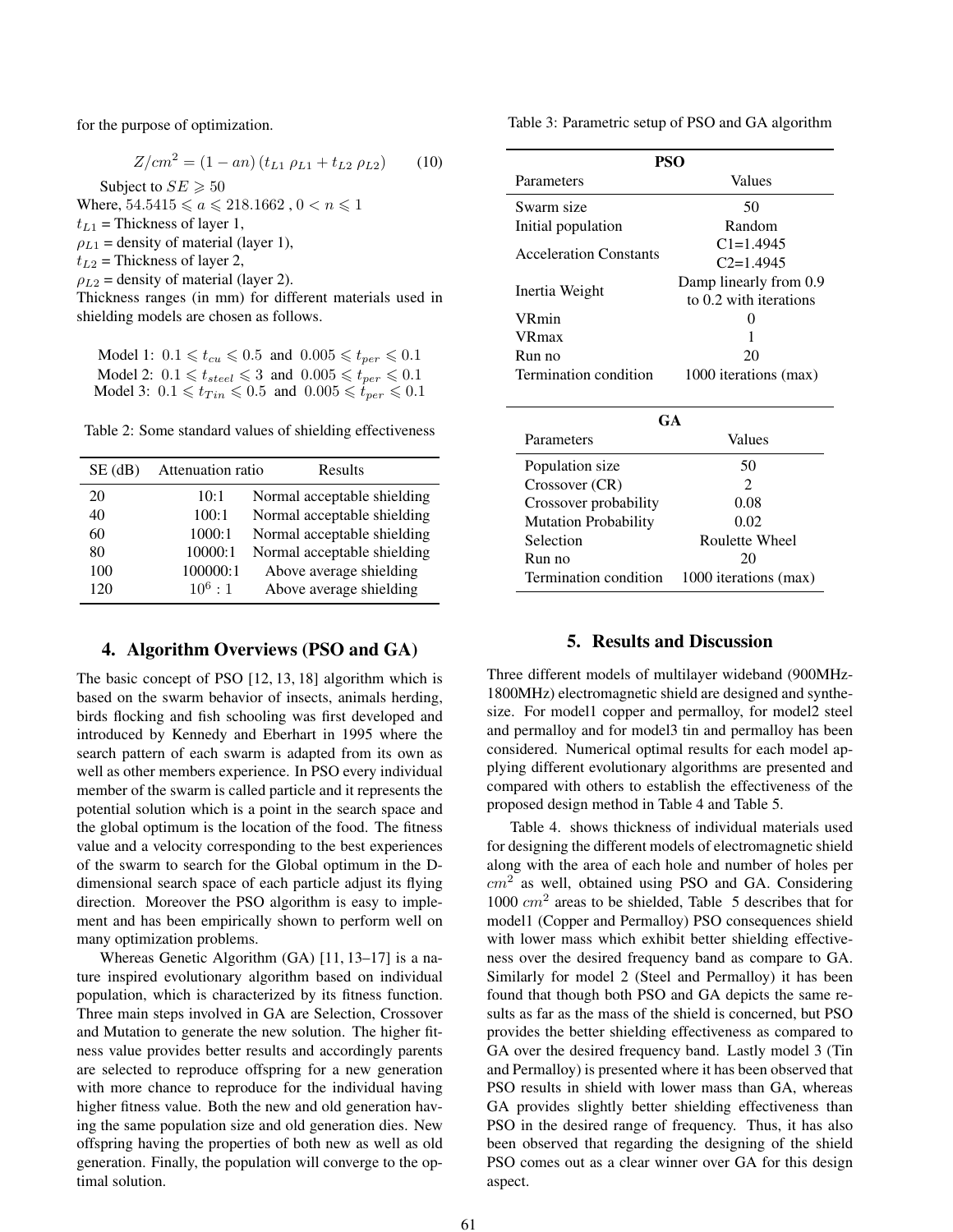Table 4: Parameters for electromagnetic shield design for frequency band (900-1800 MHz) using Evolutionary Algorithms

| Model | Material used             | <b>Thickness</b><br>(mm) |                  | Area of each hole<br>$(cm^2)$ |           | Number of holes/ $cm2$ |           |
|-------|---------------------------|--------------------------|------------------|-------------------------------|-----------|------------------------|-----------|
|       |                           | <b>PSO</b>               | <b>GA</b>        | <b>PSO</b>                    | <b>GA</b> | <b>PSO</b>             | <b>GA</b> |
|       | Copper<br>Permalloy       | 0.1329<br>0.0517         | 0.1019<br>0.0052 | 132.5792                      | 217.538   | 0.0071                 | 0.0031    |
| 2     | <b>Steel</b><br>Permalloy | 0.1367<br>0.0409         | 0.100<br>0.0363  | 103.5472                      | 71.5228   | 0.0091                 | 0.0128    |
| 3     | Tin<br>Permalloy          | 0.1457<br>0.0646         | 0.1347<br>0.0274 | 120.6567                      | 66.4165   | 0.0078                 | 0.0138    |

Table 5: Mass and Shielding effectiveness of the electromagnetic shield

| Model | Material used       | <b>Effective</b> mass<br>$(gm/cm^2)$ |           | Area to be shielded<br>$(cm^2)$ | Mass of the shield<br>(gm) |           | Shielding Effectiveness (SE)<br>(dB) |         |
|-------|---------------------|--------------------------------------|-----------|---------------------------------|----------------------------|-----------|--------------------------------------|---------|
|       |                     | <b>PSO</b>                           | <b>GA</b> |                                 | <b>PSO</b>                 | <b>GA</b> | <b>PSO</b>                           | GА      |
|       | Copper<br>Permalloy | 0.1007                               | 0.3078    |                                 | 100.7                      | 307.8     | 98.0449                              | 92.9386 |
| 2     | Steel<br>Permalloy  | 0.1000                               | 0.1000    | 1000                            | 100                        | 100       | 75.0624                              | 73.8164 |
| 3     | Tin<br>Permalloy    | 0.0989                               | 0.1000    |                                 | 98.9                       | 100       | 86.2315                              | 87.4113 |

For carrying out the simulation all the algorithms are run for 20 independent trials with maximum number of iterations is set to 1000 in each time. Computations have been done in MATLAB 2010a with core 2 duo processor 3GHz with 2GB RAM.

### 6. Conclusions

An optimized model of multilayer thin wideband (900 MHz-1800 MHz) perforated electromagnetic shield has been proposed and assessed. Three different models are designed and analyzed using evolutionary algorithms (PSO and GA). It has been observed that all the three models are capable to provide shielding effectiveness which is more than the 'normal acceptable shielding range' ( $\geq$ 50 dB), hence, the models can be chosen or preferred based on the requirement for its different practical aspects subject to the Shielding effectiveness, mass and cost of the shield.

Simulated results for different models clearly established this fact and the effectiveness of the proposed method as well. The method is also applicable for other combination of available shielding materials.

## References

[1] Hemming, L. H., *Architectural Electromagnetic Shielding Hand book: A Design and Specification Guide*, New York, USA: IEEE Press, 1992.

- [2] Chung, D. D. L, Materials for Electromagnetic Interference Shielding, *Journal of Materials Engineering and performance* , Vol. 9(3), 350–354, June 2000.
- [3] Kieser, Bernhard, *Principle of Electromagnetic compatibility*, Artech House, 1987.
- [4] Saliovich, A. B., *Electromagnetic Shielding Handbook for Wired and Wireless Emc Applications*, Kluwer Academic Pub, 1999.
- [5] Kaiser, K. L., *Electromagnetic Shielding*, Taylor & Francis, 2005
- [6] Mottahed, B. D. and Manoochehri, S, Joint design methodology based on the electromagnetic shielding effectiveness capabilities, *IEEE Transactions on Components, Packaging, and Manufacturing Technology: Part B*, Vol. 19,No. 1, 238–247, Feb 1996.
- [7] Colotti, J., EMC Design Fundamentals , *Systems, Applications and Technology Conference, 2006. LISAT 2006. IEEE Long Island*, NY, pp. 1-2, 2006.
- [8] Schulz R. B., Plantz, V. C. and Brush, D. R., Shielding theory and practice, *IEEE Transactions on Electromagnetic Compatibility*, Vol. 30, No. 3, 187–201, Aug 1988.